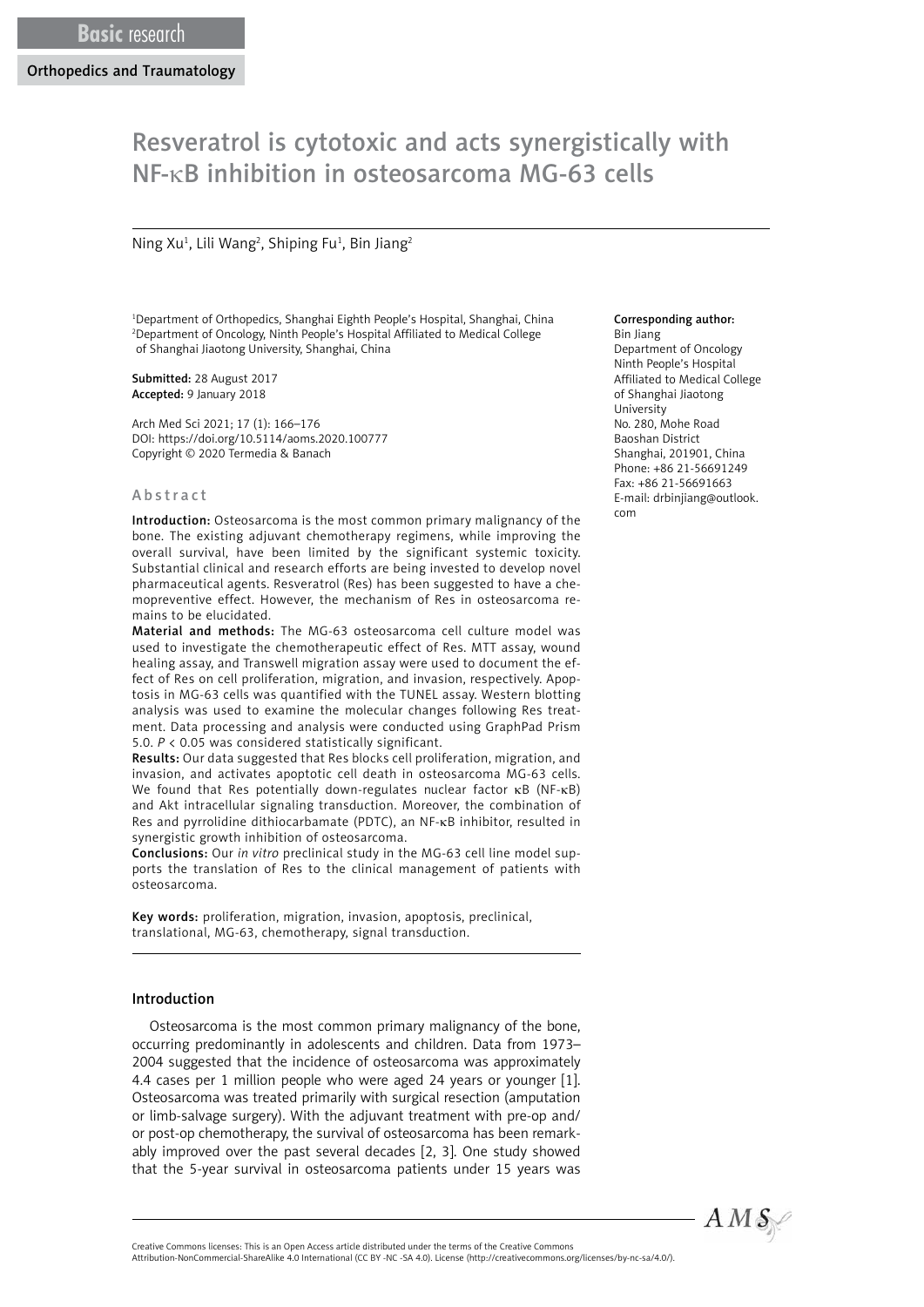increased from 40% to 76%, and in adolescent patients from 56% to 66% between 1975 and 2010 [4]. Nevertheless, the existing regimens including combinational use of high dose methotrexate, doxorubicin, cisplatin, epirubicin, ifosfamide, cyclophosphamide, etoposide, gemcitabine and topotecan have been limited by the significant systemic side effects such as hepatic and neural toxicity. Further, a subset of patients responded poorly to the established chemotherapy or relapsed after therapy [5]. Their prognosis has shown little or no improvement over the past 20 years. As such, considerable efforts have been actively spent to develop novel agents that can be used alone, or in combination with current standards of care, for the management of osteosarcoma.

Resveratrol (Res) is a polyphenolic phytoalexin natural compound obtained from various fruits and red wine. Initially recognized for its anti-inflammatory, anti-angiogenic and anti-oxidative effects, Res has been widely studied for the antitumor activities in various cancer models [6–9] since the first report in a mouse skin cancer model [10]. Significant evidence has suggested that Res has chemotherapeutic or chemopreventive effects on several cancer types [11–13]. For example, Res suppressed the growth and metastasis of SW480 human colon cancer cells via the induction of microRNA 663 [14]*.* A study by Zulueta *et al*. additionally showed that Res altered intracellular signaling necessary for cell growth arrest and apoptosis in gastric carcinoma [15].

Given the existing evidence, it is imperative to investigate the efficacy of Res in osteosarcoma.

There have been a number of relevant studies available from the public databases. Initially, Zou *et al*. screened 14 botanical extracts and found that Res had significant anti-osteosarcoma activities in blocking cell proliferation and activating apoptosis [16]. These events were associated with the inhibition of canonical Wnt/β-catenin signaling. Further, Res inhibited HIF-1 $\alpha$  protein expression and hypoxia-enhanced proliferation, invasion, and epithelial to mesenchymal transition in osteosarcoma [17]. Li *et al.* found that Res induced apoptosis in four osteosarcoma cell lines: HOS, Saos-2, U2-OS and MG-63 [18]. The authors postulated that the effects of Res were mediated through silent information regulator 2 (Sirt1), given that a similar effect was elicited by a Sirt1 activator, isonicotinamide, and that resveratrol was enhanced by nutrition restriction by L-asparaginase. An study by Liu *et al.* likewise investigated the cell apoptosis in MG-63 cells by resveratrol, wherein the authors observed that Res could inhibit growth and induce apoptosis [19]. Preliminary observational data suggested the molecular mechanism related to the modulation of survivin and p21. Finally, Res had an inhibitory effect on vascular endothelial growth factor expression and U2-OS cell proliferation [20]. Thus, it appeared generally accepted that Res induces cytotoxicity in osteosarcoma, yet possibly through diverse molecular mechanisms and intracellular processes. Significant further work is also needed to attract the clinical use of Res in oncology, as opposed to the dietary use from its wellknown cardiovascular protective activity.

In this study, we used the MG-63 osteosarcoma cell culture model and assessed the chemotherapeutic effect of Res. In line with earlier publications, our results suggested that Res blocks cell proliferation, migration, and invasion, and activates apoptotic cell death in osteosarcoma. Notably, we instead found that Res potentially down-regulates nuclear factor κB (NF-κB) and Akt intracellular signaling cascades. Res, when combined with an NFκB inhibitor, pyrrolidine dithiocarbamate (PDTC), results in synergistic and pronounced growth inhibition of osteosarcoma. Together, our *in vitro* preclinical study is among the first to report the synergistic action of Res and PDTC, and supports the translation of Res (alone or in conjunction with NF-κB inhibition) to the clinical management of patients with osteosarcoma.

#### Material and methods

#### Materials

Resveratrol and pyrrolidine dithiocarbamate were purchased from Sigma-Aldrich (St Louis, MO, USA). Res was dissolved in dimethyl sulfoxide (DMSO) and PDTC was dissolved in phosphate-buffered saline (PBS). Both reagents were stored at –80°C. Tetrazolium dye MTT and sodium pyruvate were acquired from Aladdin (Shanghai, China). Matrigel basement membrane matrix was purchased from BD Biosciences (NJ, USA).

#### Cell culture

The human osteosarcoma cell line MG-63 was obtained from iCell (Shanghai, China). MG-63 cells were maintained in the Minimum Essential Media (MEM) culture medium (Gibco, MA, USA), supplemented with 10% fetal bovine serum (FBS, Gibco, MA, USA), 100 kU/l penicillin and 100 mg/l chloramphenicol (Gibco, MA, USA) and 0.11 g/l sodium pyruvate at 37°C with 5% carbon dioxide  $(CO_2)$ . Cells are routinely passaged with 0.25% trypsin digestion. Changes in cell morphology and growth were monitored with an inverted optical microscope.

#### MTT assay

MG-63 cell proliferation was determined by the tetrazolium dye 3-(4,5-dimethyl-2-thiazyl)-2,5-diphenyl-2H-tetrazolium bromide (MTT) assay. Brief-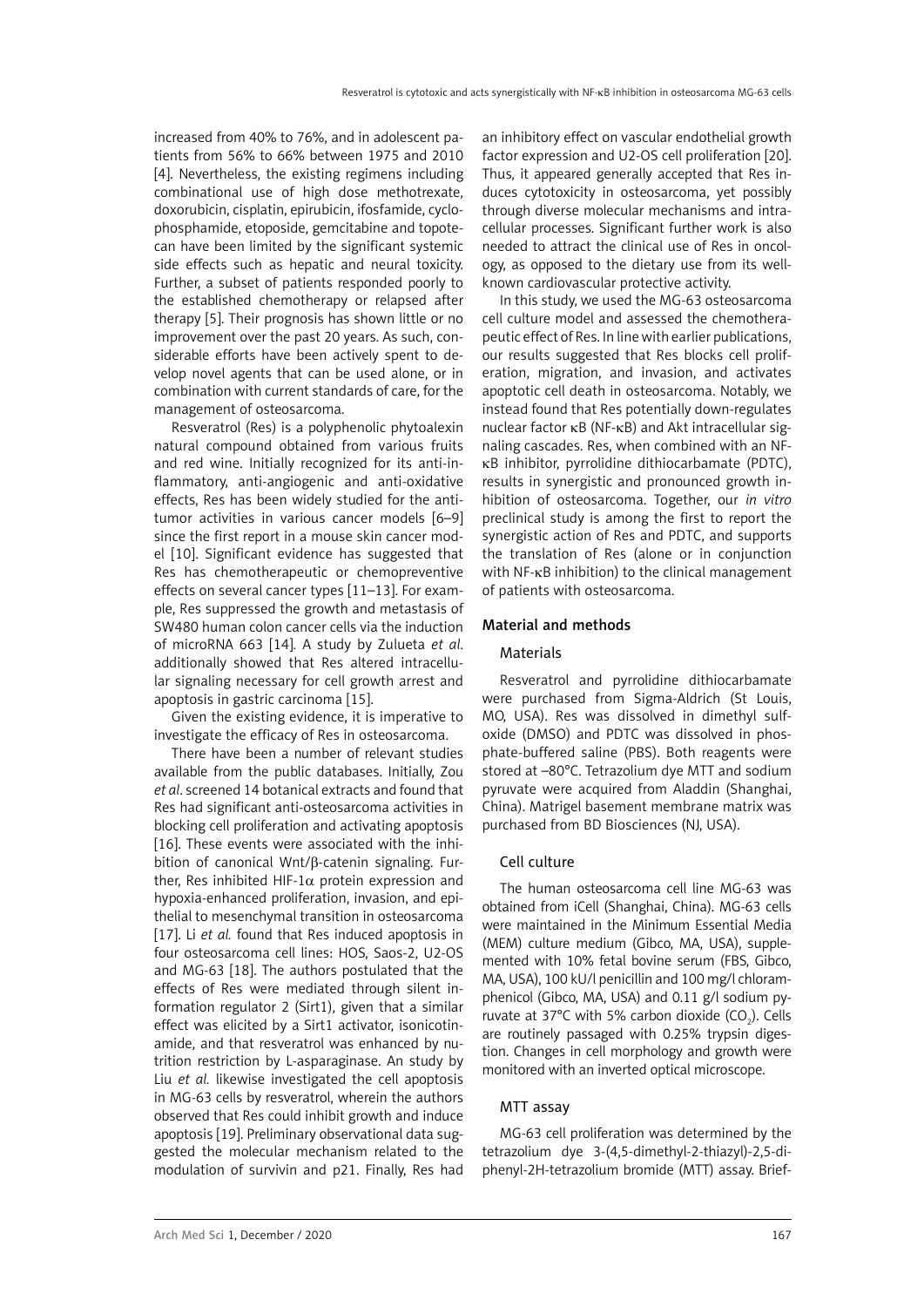ly,  $5 \times 10^3$  MG-63 cells (100  $\mu$ l) in the exponential phase of growth were plated in 96-well culture plates. After 24 h, cells were divided into three groups: group one was treated with Res (0, 25, 50, 100 or 200 μM), group two was treated with PDTC (0, 3, 10, 30, 50 or 100 μM), and group three was treated with the combination of Res (fixed at 100 μM) and PDTC (0, 3, 10, 30, 50 or 100 μM). Cells were continued to culture for 24 or 48 h. Then, 100 μg MTT (20 μl) of reagent was added to each well. After 4 h of incubation, 150 μl of DMSO was added to each well to dissolve the formed crystals under oscillation. Finally, enzyme-linked immunosorbent assay (ELISA) was performed to determine cell proliferation at 570 nm. Groups one and two were calculated with the following formula: rate of inhibition  $(\%) = (1 - absorbance in exper$ imental group/absorbance in control group) × 100%. For group three, Jin's method was used to determine whether the two drugs had synergistic effects [21]. This Q value model was also known as the probability addition method, a widely used algorithm modified from Bürgi's equation suitable for studying combinational use of traditional or herbal medicine. The equation was as follows:  $Q = EAB/(EA + EB - EA \times EB)$ . EAB represented growth inhibition of the combination group, whereas EA or EB represented the inhibition respectively achieved in A (100 μM Res) or B (3, 30, 50, or 100 μM PDTC). A Q value between 0.85 and 1.15 indicated a simple addition, whereas  $> 1.15$  indicated a synergistic effect and < 0.85 an antagonistic effect.

# Wound healing assay

MG-63 cells were seeded in 6-well plates until reaching 80% confluency. Three straight wounds were introduced to each well with 200 μl pipette tips. Detached cells during the procedure were rinsed off with phosphate-buffered saline (PBS). The adherent cells were treated with 100 μM Res for 24, 48 or 72 h at 37°C with 5% CO $_{_2}$ . Microphotographs were taken at 0, 24, 48 and 72 h to record cell migration. Image-Pro Plus 6.0 software (Cybernetics, Princeton, NJ) was employed to quantify the cell migration and calculate the migration index.

# Transwell migration assay

MG-63 cells untreated or pretreated with Res (25, 50, 100 or 200 μM) for 48 h were collected by 0.25% trypsin digestion and centrifugation. Cells were re-suspended in culture medium at  $5 \times 10^5$ /ml. Transwell permeable supports were purchased from Corning (NJ, USA). The upper compartments were coated with 50 μl of Matrigel (1 g/l) at 37°C for 1 h to form artificial basement membranes. Next, 200 μl of MG-63 cells were

plated in the upper chambers, and 600 μl of medium supplemented with 20% FBS was added to the lower compartments. Cells were cultured for 48 h. The permeable filters were fixed with 4% paraformaldehyde. The cells from the upper surface were scraped off. The cells at the lower surface were stained with 0.05% crystal violet and counted with microscopy. The following equation was used to determine cell migration and invasion: (1 – invasive cells in the experimental group/invasive cells in the control group)  $\times$  100%.

# TUNEL assay

MG-63 cells were plated on coverslips in 24 well plates at a density of  $1 \times 10^5$ /ml and cultured for 24 h. Res was added to the culture medium at a final concentration of 0, 25, 50, 100 or 200 μM. After 24 h, apoptosis in MG-63 cells was examined with the TUNEL Apoptosis Detection Kit (FITC) following the manufacturer's instructions (San Yi Biotechnology, Shanghai, China). Apoptotic cells emitted green fluorescence at 520 ±20 nm, whereas the nuclear counterstain with 4',6-diamidino-2-phenylindole (DAPI) had blue fluorescence at 460 nm. All microphotographs were taken at 20× magnification with scale bars representing 30 μm.

## Western blotting analysis

Western blotting analysis of protein expression followed standard procedures. In brief, total proteins were isolated from MG-63 cells treated with Res (0, 25, 50, 100 or 200 μM) for 48 h. Protein extracts were subjected to sodium dodecyl sulfate (SDS)-polyacrylamide gel electrophoresis (PAGE) and transferred to polyvinyl difluoride (PVDF) membranes via electro-blotting. Proteins were detected with the following antibodies: phosphor (p)-Akt, Akt, Erk, p-Erk, NF-κB and caspase-3 (Cell Signaling Technology, MA, US), glyceraldehyde 3-phosphate dehydrogenase (GAPDH) and mechanistic target of rapamycin (mTOR) (Abcam, MA, USA) and goat anti-rabbit secondary antibody (Invitrogen, CA, USA). Densitometry was performed with Image J (National Institutes of Health) following web-based instructions as follows: http:// lukemiller.org/index.php/2010/11/analyzing-gelsand-western-blots-with-image-j/.

# Statistical analysis

Data were processed with GraphPad Prism 5.0 (GraphPad Software, CA, USA) for figure plotting and statistical analysis. The normally distributed data were reported as mean ± standard deviation and compared using analysis of variance (ANOVA). All experiments were triplicated. *P* < 0.05 was considered statistically significant.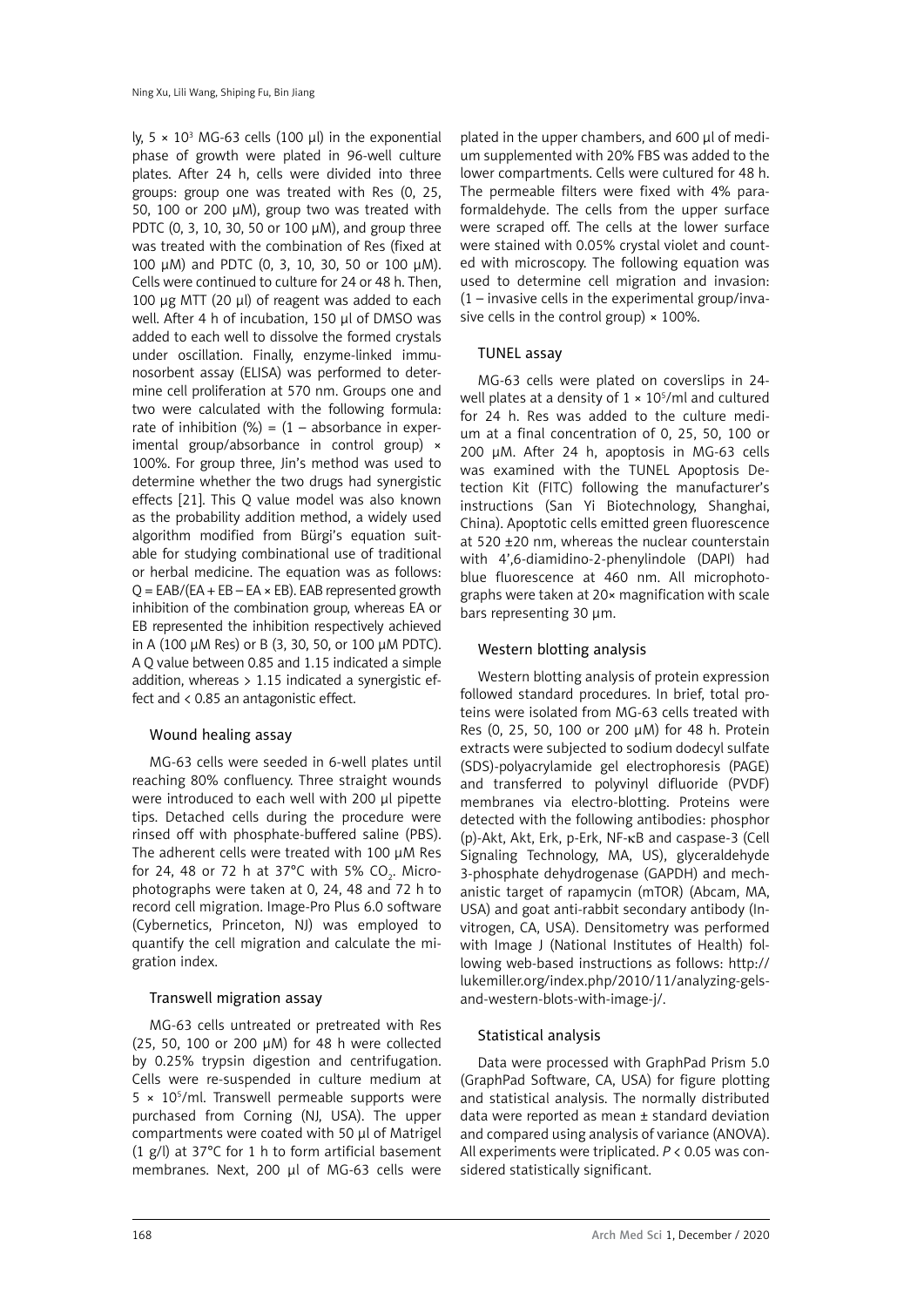#### Results

#### Resveratrol inhibits osteosarcoma cell proliferation

Res has been tested for its anti-tumor activities in a variety of *in vitro* and animal models, including the two recent cell culture studies in osteosarcoma [16, 18]. To validate the results in our cell line model, we first tested the effect of Res on MG-63 osteosarcoma cell proliferation. With the MTT assay, we observed time- and dosedependent suppression of cell growth. At 24 h, 100 μM and 200 μM Res had statistically significant effects compared to the untreated group (Figure 1 A). The calculated IC50 for 24 h was 333.67 μM. With prolonged exposure for 48 h, we saw the cytotoxic sensitivity extended to as low as 50 μM (Figure 1 B). The calculated IC<sub>50</sub> for 48 h was reduced to 253.5 μM. This was consistent with the clinically relevant doses used by other researchers.

### Resveratrol suppresses osteosarcoma cell migration

Cell migration is the key step in tumor progression from primary neoplasm to disseminated disease. We next assessed the efficacy of Res in inhibiting cell migration. We used the wound healing assay, a well-established assay of studying cell polarization, tissue remodeling, cell proliferation and migratory behaviors. Shown in Figure 2 A, MG-63 osteosarcoma cells treated with 100 μM



Figure 1. Resveratrol (Res) inhibits osteosarcoma MG-63 cell proliferation. A - 24 h of Res treatment at 100 and 200 μM significantly inhibited MG-63 cell proliferation. \*\*\**p* < 0.001 compared to the untreated control, which was not plotted in the graph. B – At 48 h, as low as 50 μM Res showed significant growth inhibition of osteosarcoma MG-63 cells. \*\*\* $p < 0.001$  compared to the untreated control. All experiments were triplicated with the data expressed as mean ± standard deviation

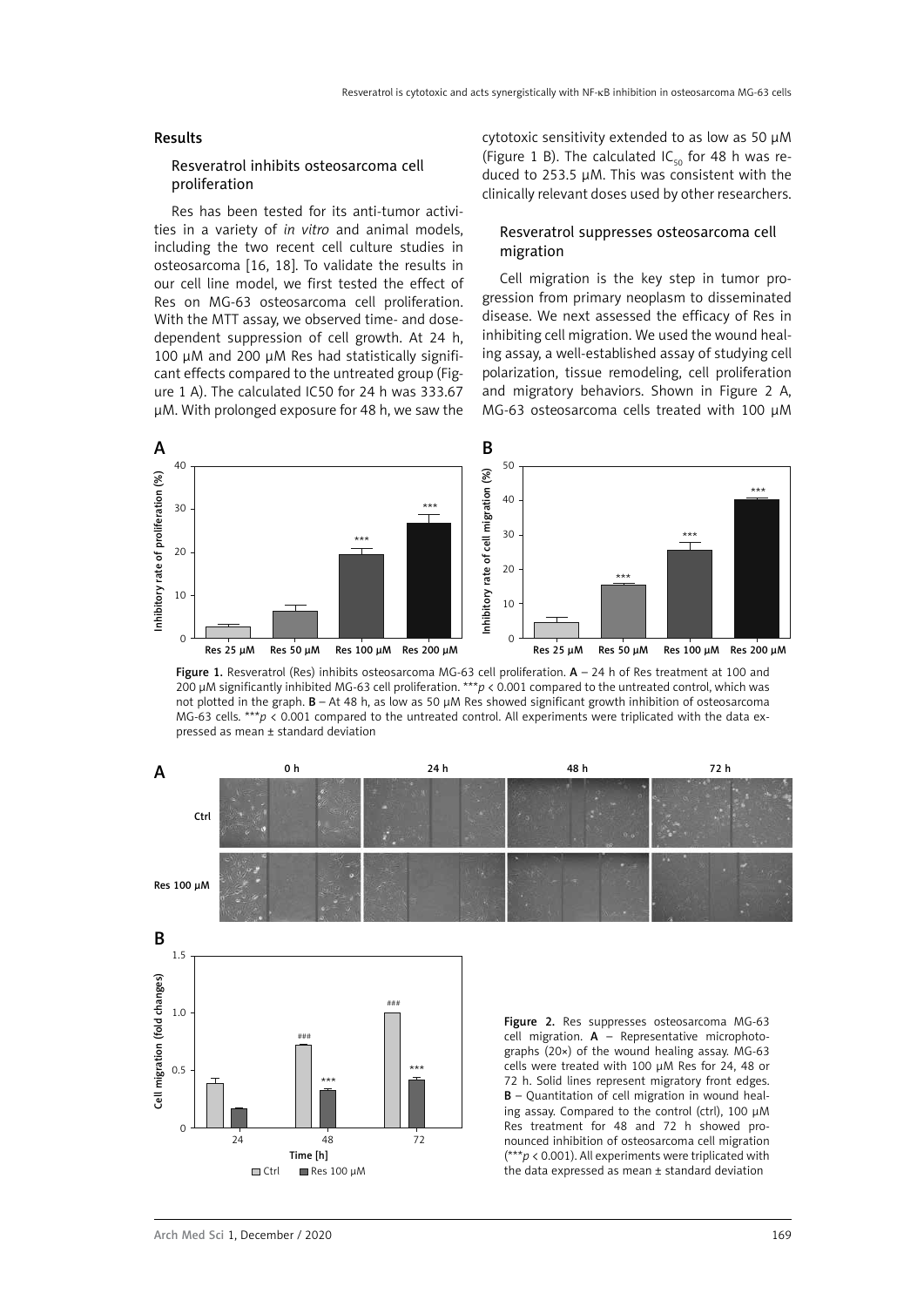Res displayed a temporarily diminished migratory ability and wound-healing process. This result, when quantified, showed a statistically significant difference from the untreated cells (Figure 2 B).

## Resveratrol reduces osteosarcoma cell invasion

Resveratrol has been shown to hamper cell migration, with some authors suggesting that the action occurred primarily through inhibiting matrix metalloproteinase in multiple myeloma [22] and regulating Rho GTPases in breast carcinoma [23]. In osteosarcoma, a study by Yang *et al.* found that Res inhibited tumor migration, invasion and metastasis, possibly through the transcriptional suppression of MMP (matrix metalloproteinase)-2 via miR (microRNA)-328 [24]. With the Transwell assay, we indeed observed dose-dependent inhibition of cell invasion through the artificial basement membrane (Figure 3 A). In comparison to growth inhibition (Figure 1), Res had a higher potency in suppressing cell invasion, with 25 μM showing a significant difference from the untreated cells (Figure 3 B).

## Resveratrol promotes osteosarcoma apoptotic cell death

In earlier work [18], Res was shown to induce apoptosis in osteosarcoma cells with the Annexin V staining method. Annexin V is a calcium-dependent phospholipid-binding protein that has a high affinity for phosphatidylserine, which is translocated from the inner plasma membrane to the cell surface in apoptosis. Here we used the TUNEL assay to detect the endonucleolytic cleavage of

Control Res Res Res Res

25 μM 50 μM 100 μM 200 μM

chromatin, an event largely characteristic of late apoptosis. Shown in Figure 4, MG-63 cells treated with Res showed dose-dependent accumulation of DNA fragmentation (Figure 4 A). With 24 h of treatment, as low as 25 μM Res was capable of elucidating a strong apoptotic signal (Figure 4 B).

# Resveratrol regulates NF-κB and Akt signaling in osteosarcoma

Past studies have suggested that Res suppresses carcinogenesis by modulating intracellular signal transduction pathways. The affected signal network governs multiple crucial processes including cell division, growth, apoptosis, inflammation, angiogenesis, and metastasis. In particular to osteosarcoma, such alterations included Wnt/β-catenin signaling and the Sirt1/Sir2 family of NAD-dependent histone deacetylases [16, 18]. As an initial approach to probe the mechanistic basis of Res's anti-osteosarcoma activity, we subjected the total protein extracts from Res treated MG-63 cells to Western blotting analysis (Figure 5 A). With caspase-3 antibody, we observed dose-dependent cleavage of the full-length caspase-3 and accumulation of the active form (quantified via densitometry, Figure 5 B). This was consistent with the observation that Res activated the canonical apoptotic pathway seen in Figure 4. Further, Res treatment resulted in dose-dependent suppression of NF-κB, a key transcription complex of immune response and carcinogenesis. When used for 48 h, as low as 25 μM had a significant impact on NF-κB, when normalized to GAPDH and compared to the control (Figure 5 C). Akt is a serine/threonine kinase that is involved in diverse biological responses including inhibi-



teosarcoma cell invasion across the artificial basement membrane (\*\*\**p* < 0.001). All experiments were triplicated with the data expressed as mean ± standard deviation

 $\Omega$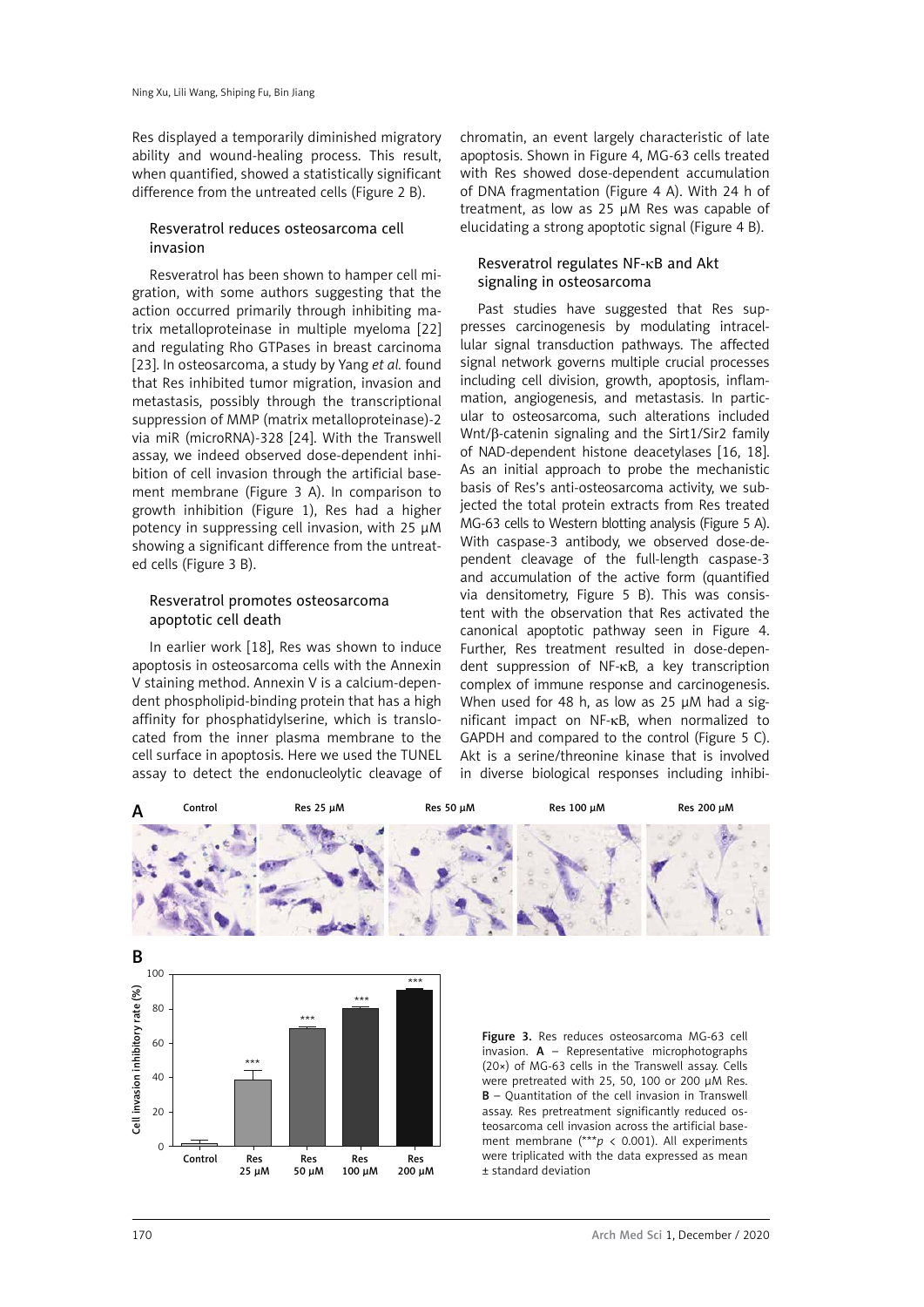



tion of apoptosis and stimulation of cell proliferation. Although the total Akt level responded poorly to Res treatment, the phosphor (p)-Akt showed a dose-dependent reduction, suggesting that its phosphorylation and activation were suppressed by Res (Figures 5 D, E). We also tested mechanistic target of rapamycin (mTOR), another serine/threonine kinase that has an integral role in cell growth, motility, survival, and transcription. We found that Res treatment had a neglectable effect on mTOR expression, only evident at the highest concentration, 200 μM (Figure 5 F). The Erk and p-Erk we tested showed a discordant response to Res treatment. At 100 and 200 μM Res, total Erk showed an increase in protein expression (Figure 5 G), whereas the p-Erk was modestly suppressed (Figure 5 H). Indeed, the effect was more pronounced when p-Erk was normalized with total Erk (results not shown). If further verified, Erk might be another downstream target of Res's pharmacological action.

## Synergistic effect of Res and NF-κB inhibitor pyrrolidine dithiocarbamate

In our results, Res treatment resulted in dose-related suppression of NF-κB, a protein complex with a recognized role in inflammation and Figure 4. Res promotes MG-63 osteosarcoma apoptotic cell death.  $A$  – Representative immunofluorescence microphotographs of the TUNEL assay. MG-63 cells were treated with 25, 50, 100 or 200 μM Res for 24 h. FITC detected the apoptotic cells (circled) and DAPI stained nuclei of all cells. Note the gradual decline in viable cells treated with high concentrations (100 and 200 μM) of Res. B – Quantitation of apoptotic cell death in TUNEL assay. Compared to the control (ctrl), Res significantly promoted cell apoptosis in osteosarcoma MG-63 cells (\*\**p* < 0.01, \*\*\**p* < 0.001). All experiments were triplicated with the data expressed as mean ± standard deviation. Microphotographs were taken at 20× magnification with scale bars representing 30 μm

cancer. Chemical inhibitors of NF-κB are readily available, and many efforts have been invested to bring experimental drugs to clinical use. Our experiments suggested that NF-κB could be a downstream target of Res. Thus, the combination regimen of Res with an NF-κB inhibitor should achieve synergistic cytotoxicity. Among the list of NF-κB inhibitors, PDTC is well established for its role as an NF-κB inhibitor and antioxidant with pro-apoptotic and anti-proliferative activities across various cancer models. However, its cytotoxic profile in osteosarcoma has not been established. In this experiment, we treated MG-63 cells with increased doses of PDTC for 24 or 48 h. At 24 h, 50 and 100 μM of PDTC showed significant inhibition of osteosarcoma proliferation in the MTT assay (Figure 6 A, IC50: 429.3 μM). Extending the treatment to 48 h, we found that as low as 30 μM of PDTC was effective in reducing cell survival (IC50: 411.4 μM). Next, we combined Res and PDTC. For Res, we used a fixed concentration of 100 μM, a concentration tolerated by the cells for subsequent survival analysis. For PDTC, in addition to 30 to 100 μM, we also included 3 and 10 μM. We reasoned that since PDTC is a direct NF-κB inhibitor, it may sensitize osteosarcoma to Res treatment even at below-the-threshold con-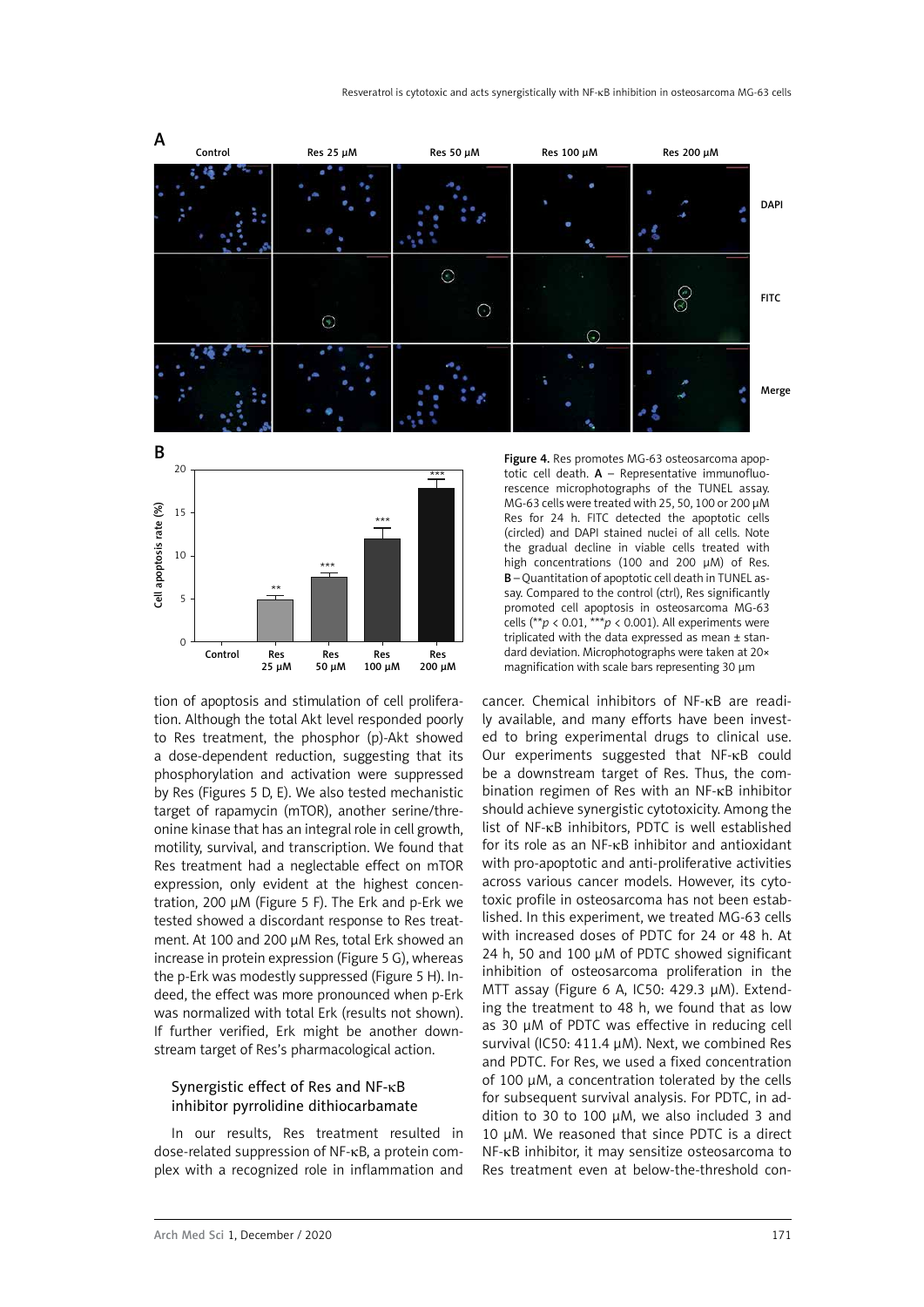

Figure 5. Res regulates Akt and NF-kB signaling in MG-63 osteosarcoma cells. A - Representative Western blotting analysis of various proteins affected by Res in MG-63 osteosarcoma cells. MG-63 was treated with 25 to 200 μM Res for 48 h. Glyceraldehyde 3-phosphate dehydrogenase (GAPDH) was used as loading control. B–H – Densitometric quantitation (Image J) of relative expression of cleaved caspase-3 (B), NF-κB (C), phosphor (p)-Akt (D), Akt (E), mechanistic target of rapamycin (mTOR) (F), Erk (G) and p-Erk (H). \*\**p* < 0.01, \*\*\**p* < 0.001. All experiments were triplicated with the data expressed as mean ± standard deviation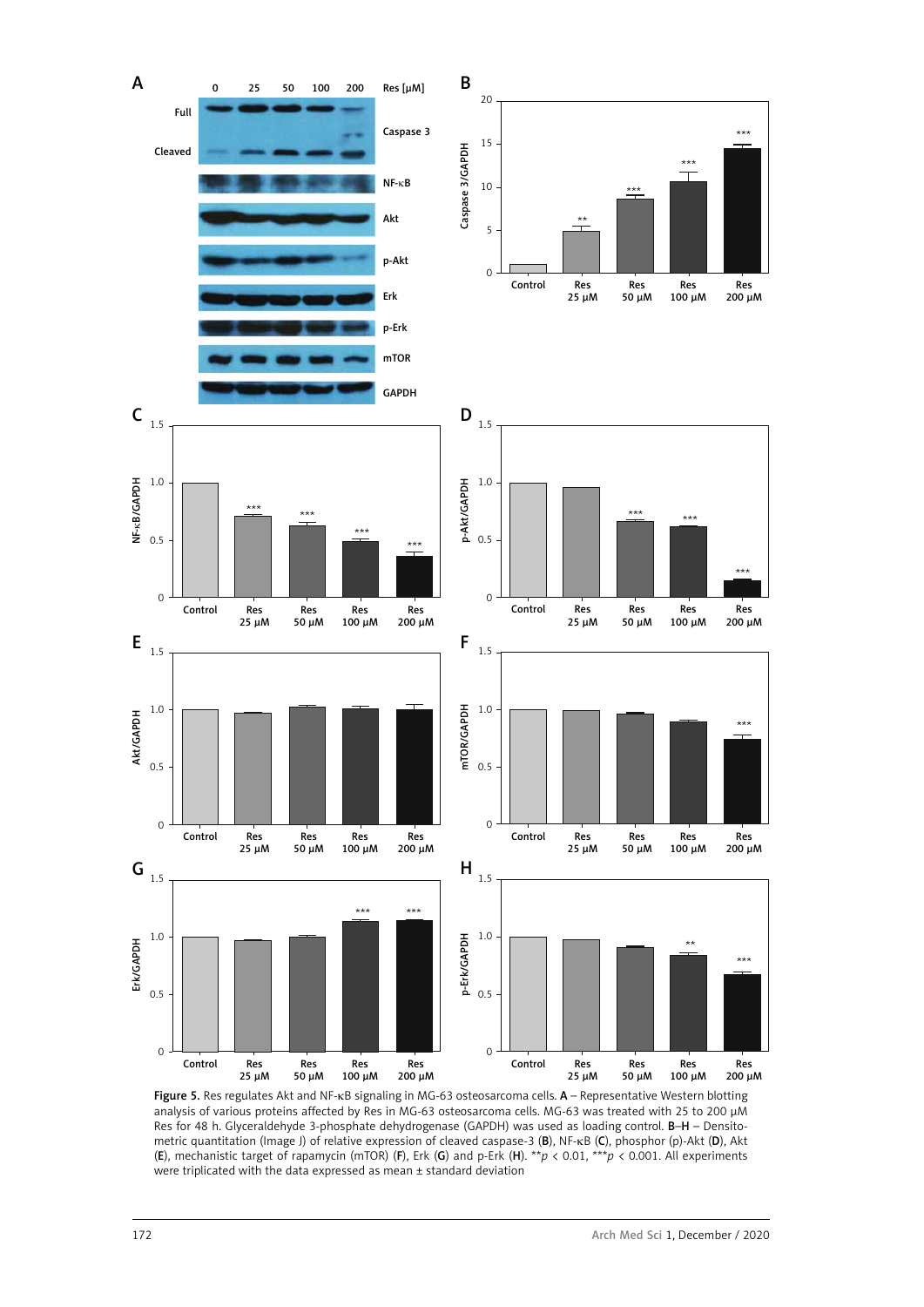

Figure 6. Synergistic effect of Res and NF-κB inhibitor pyrrolidine dithiocarbamate (PDTC) in suppressing MG-63 osteosarcoma proliferation. A – At 24 h, 50 and 100 μM of PDTC significantly reduced MG-63 cell proliferation. The calculated IC50 for PDTC at 24 h was 429.3 μM. The calculated IC50 for PDTC at 48 h was 411.4 μM. B – At 48 h, as low as 30 μM of PDTC had a significant impact on MG-63 cell survival. For A and B: \**p* < 0.05, \*\**p* < 0.01. All experiments were triplicated with the data expressed as mean ± standard deviation. Combinational use of Res and PDTC in MG-63 osteosarcoma cells at 24 h (C) and 48 h (D). All experiments were triplicated with the data expressed as mean ± standard deviation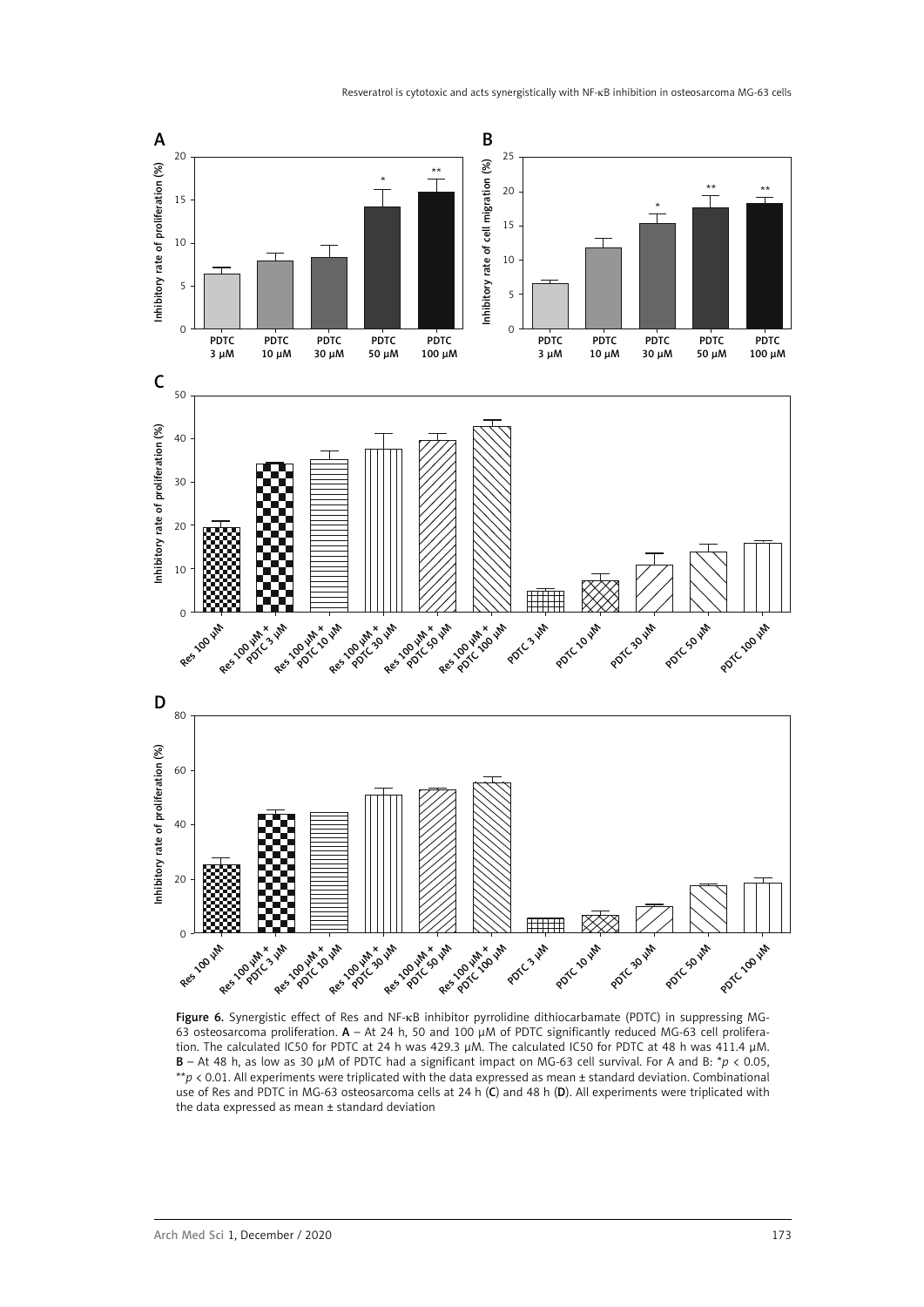| Parameter |         |                                                                                | Res 100 µM PDTC 3 µM | PDTC 10 µM |       |        | + PDTC 30 µM PDTC 50 µM PDTC 100 µM Res 100 µM + Res 100 µM + Res 100 µM + Res 100 µM + Res 100 µM |        |         | PDTC 3 µM PDTC 10 µM PDTC 30 µM PDTC 50 µM PDTC 100 µM |         |         |
|-----------|---------|--------------------------------------------------------------------------------|----------------------|------------|-------|--------|----------------------------------------------------------------------------------------------------|--------|---------|--------------------------------------------------------|---------|---------|
| 24 h      | ₹       | 0.193                                                                          |                      |            |       |        |                                                                                                    |        |         |                                                        |         |         |
|           | æ       |                                                                                | 0.047                | 0.073      | 0.109 | 0.1378 | 0.157                                                                                              |        |         |                                                        |         |         |
|           | EAB     |                                                                                |                      |            |       |        |                                                                                                    | 0.3422 | 0.3513  | 0.37614                                                | 0.39552 | 0.42671 |
|           | Q value |                                                                                |                      |            |       |        |                                                                                                    | 1.8052 | 1.87339 | 2.03046                                                | 2.15376 | 2.33024 |
| 48 հ      | ₹       | 0.254                                                                          |                      |            |       |        |                                                                                                    |        |         |                                                        |         |         |
|           | £₿      |                                                                                | 0.056                | 0.07       | 0.101 | 0.175  | 0.188                                                                                              |        |         |                                                        |         |         |
|           | EAB     |                                                                                |                      |            |       |        |                                                                                                    | 0.4392 | 0.44406 | 0.5076                                                 | 0.52808 | 0.55433 |
|           | Q value |                                                                                |                      |            |       |        |                                                                                                    | 1.7709 | 1.80058 | 2.0737                                                 | 2.2093  | 2.32223 |
|           |         | EA or EB represents the growth inhibition achieved through treatment with $\,$ |                      |            |       |        | A (Res) or B (PDTC); EAB represents the data from the combination group.                           |        |         |                                                        |         |         |

centrations. Indeed, we observed strong synergis tic activity between the two drugs at all combina tional doses tested for 24 or 48 h (Figures 6 C, D

## Discussion

and Table I).

Osteosarcoma is an aggressive primary bone tumor, leading to cancer mortality in a matter of months without clinical management. Even though there has been significant progress in the past decades, many patients failed to achieve clin ically desired therapeutic outcomes. Hence, novel and more effective chemotherapies are urgently needed.

Res has been of interest lately to some re searchers for its anti-tumor effects in osteosarco ma. Driven by this shared interest, we proposed the current study investigating the molecular basis of the cytotoxicity of Res in MG-63 osteosarcoma cells. We found that Res inhibited proliferation and migration, and induced apoptosis in a concentra tion- and/or time-dependent manner. This finding is corroborated by earlier studies [16–20, 24]. We also found that Res down-regulates the NF-κB in tracellular signaling cascade. Further evidence was collected from the combination study; Res, when combined with the NF-κB inhibitor PDTC, resulted in synergistic and more pronounced growth inhibi tion of osteosarcoma.

NF-κB is a ubiquitously expressed gene capa ble of regulating a wide spectrum of target genes. The NF-κB signaling pathway is likely aberrantly activated in many human solid tumors, including colorectal, cervical, prostate, pancreatic, breast and thyroid cancer [25–30]. Further, NF-κB signal ing also appears to intertwine with other signal ing cascades such as Akt signaling. As a matter of fact, the Akt pathway was reported to converge with NF- $\kappa$ B signaling at  $\kappa$ B $\alpha$  kinase (a substrate of Akt) even though these two cascades were ini tially considered separate [31]. Another biological link between NF-κB and PI3-kinase/AKT has also been suggested in the anti-apoptotic modulation of PEL cells [32].

In a number of past studies, Res showed signif icant effects on the regulation of NF-κB signaling. Kundu *et al*. noted that Res inhibited NF-κB ac tivation through suppressing the phosphorylation and subsequent degradation of  $\text{lkB}\alpha$  in TPA-treated mouse skin [33]. Res also acted upon NF-κB by inhibiting p65 and  $\kappa$ B $\beta$  kinase [34]. Hence, based on the existing evidence and our present findings, we reason that NF-κB and Akt signaling pathways may be altered by Res to mediate the cytotoxicity in MG-63 cells.

Combination chemotherapies are often more efficacious in anti-tumor activity compared to the single-agent approach in cancer treatment. En -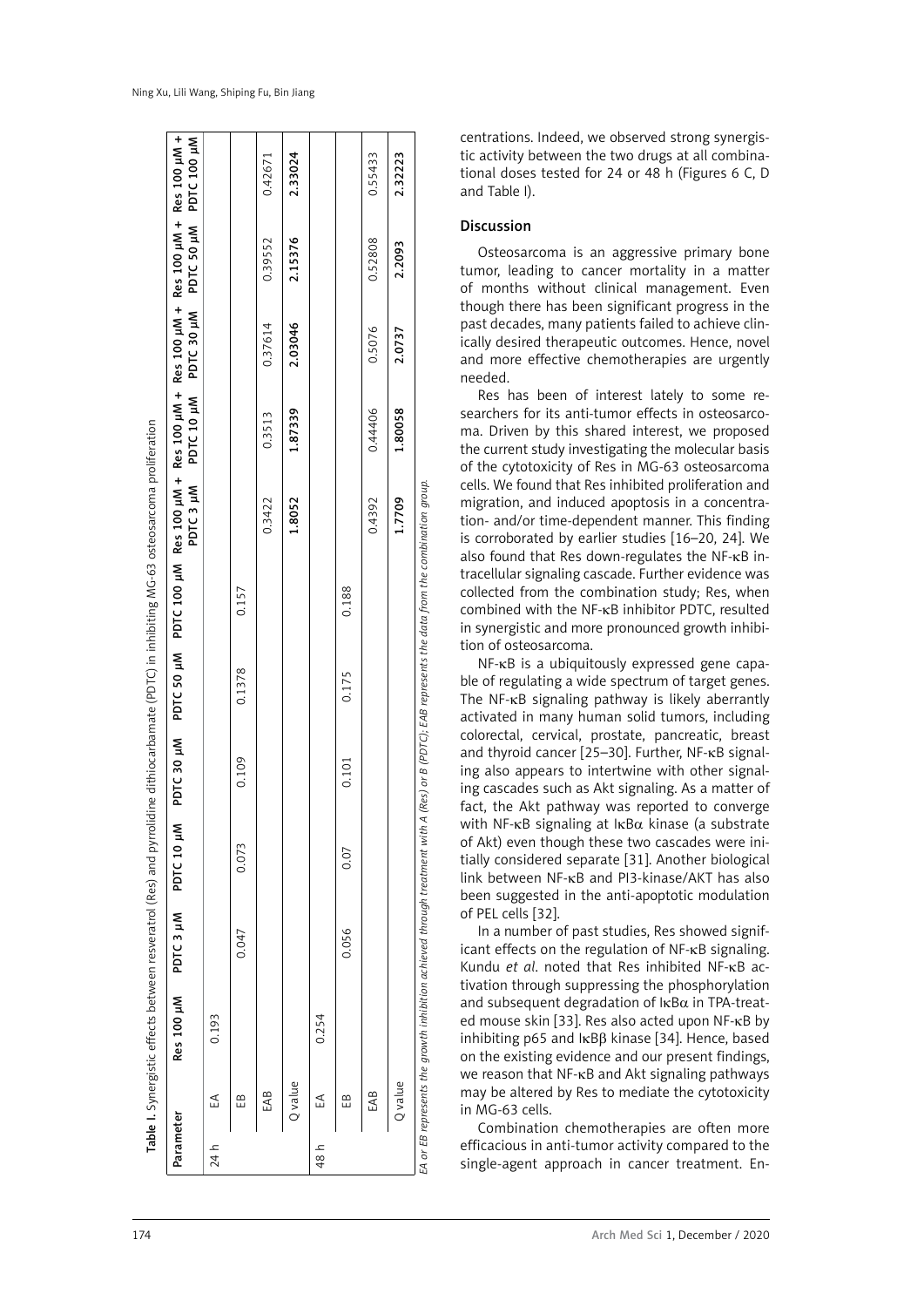couraged by Res-induced regulation of NF-κB, we examined the synergistic effect of Res and PDTC. The results indicated that combination treatment gave greater inhibition of tumor proliferation. Res has been tested in a list of combinatorial strategies (pharmaceutical or non-pharmaceutical) in preclinical models. For example, Joseph *et al*. suggested that Res altered the apoptotic signaling pathways when combined with caloric restriction [35]. An *in vivo* study investigated the combination of Res with immunotherapy in mouse neuroblastoma, where the authors noted that the combination therapy led to a significant increase in animal survival and lessened cancer metastasis [7].

Nonetheless, there are several areas of interest that worth further investigation. For one, in the current study, Res inhibited the proliferation of MG-63 cells only at concentrations exceeding 50 μM. The bioactivity of Res at lower doses remains unclear or less promising. A past study suggested that low-dose Res paradoxically enhanced cell survival preceding the later inhibition of cell survival [36]. In contrast, Chin and colleagues reported that low-concentration Res (0.1 μM) consistently induced a decrease in cancer cell proliferation [37]. Second, the effect of Res on the Erk/p-Erk pathway opens another discussion. Our finding of inhibition of Erk phosphorylation by Res was supported by Lee *et al*., who investigated the antioxidant effect of Res on the fibrosarcoma cell line HT1080 [38]. On the other hand, the study by Niles *et al*. stated that Res activated phosphorylation of Erk in the human melanoma cells A 375 [6]. These discrepancies will have to be resolved by further studies.

In conclusion, our preclinical study demonstrates that Res inhibits cell proliferation, migration, and invasion, and activates apoptosis in the osteosarcoma MG-63 cell line model. This is likely mediated through the inhibition of NF-κB, given that the combination of Res and NF-κB inhibition results in synergistic growth inhibition. Our findings thus support the translation of Res to the clinical evaluation of patients with osteosarcoma.

#### Conflict of interest

The authors declare no conflict of interest.

References

- 1. Mirabello L, Troisi RJ, Savage SA. Osteosarcoma incidence and survival rates from 1973 to 2004: data from the surveillance, epidemiology, and end results program. Cancer 2009; 115: 1531-43.
- 2. Torigoe T, Yazawa Y, Takagi T, Terakado A, Kurosawa H. Extraskeletal osteosarcoma in Japan: multiinstitutional study of 20 patients from the Japanese Musculoskeletal Oncology Group. J Orthop Sci 2007; 12: 424-9.
- 3. Boon E, van der Graaf WT, Gelderblom H, et al. Impact of chemotherapy on the outcome of osteosarcoma of the head and neck in adults. Head Neck 2017; 39: 140-6.
- 4. Smith MA, Altekruse SF, Adamson PC, Reaman GH, Seibel NL. Declining childhood and adolescent cancer mortality. Cancer 2014; 120: 2497-506.
- 5. Luetke A, Meyers PA, Lewis I, Juergens H. Osteosarcoma treatment – where do we stand? A state of the art review. Cancer Treat Rev 2014; 40: 523-32.
- 6. Niles RM, McFarland M, Weimer MB, Redkar A, Fu YM, Meadows GG. Resveratrol is a potent inducer of apoptosis in human melanoma cells. Cancer Lett 2003; 190: 157-63.
- 7. Soto BL, Hank JA, Van De Voort TJ, et al. The anti-tumor effect of resveratrol alone or in combination with immunotherapy in a neuroblastoma model. Cancer Immunol Immunother 2011; 60: 731-8.
- 8. Fraser SP, Peters A, Fleming-Jones S, Mukhey D, Djamgoz MB. Resveratrol: inhibitory effects on metastatic cell behaviors and voltage-gated Na(+) channel activity in rat prostate cancer in vitro. Nutr Cancer 2014; 66: 1047-58.
- 9. Mitani T, Ito Y, Harada N, et al. Resveratrol reduces the hypoxia-induced resistance to doxorubicin in breast cancer cells. J Nutr Sci Vitaminol 2014; 60: 122-8.
- 10. Jang M, Cai L, Udeani GO, et al. Cancer chemopreventive activity of resveratrol, a natural product derived from grapes. Science 1997; 275: 218-20.
- 11. Buhrmann C, Shayan P, Popper B, Goel A, Shakibaei M. Sirt1 is required for resveratrol-mediated chemopreventive effects in colorectal cancer cells. Nutrients 2016; 8: 145.
- 12. Kato A, Naiki-Ito A, Nakazawa T, et al. Chemopreventive effect of resveratrol and apocynin on pancreatic carcinogenesis via modulation of nuclear phosphorylated GSK3beta and ERK1/2. Oncotarget 2015; 6: 42963-75.
- 13. Sinha D, Sarkar N, Biswas J, Bishayee A. Resveratrol for breast cancer prevention and therapy: preclinical evidence and molecular mechanisms. Semin Cancer Biol 2016; 40-41: 209-32.
- 14. Billard C, Izard JC, Roman V, et al. Comparative antiproliferative and apoptotic effects of resveratrol, epsilon-viniferin and vine-shots derived polyphenols (vineatrols) on chronic B lymphocytic leukemia cells and normal human lymphocytes. Leuk Lymphoma 2002; 43: 1991-2002.
- 15. Zulueta A, Caretti A, Signorelli P, Ghidoni R. Resveratrol: a potential challenger against gastric cancer. World J Gastroenterol 2015; 21: 10636-43.
- 16. Zou Y, Yang J, Jiang D. Resveratrol inhibits canonical Wnt signaling in human MG-63 osteosarcoma cells. Mol Med Rep 2015; 12: 7221-6.
- 17. Sun Y, Wang H, Liu M, Lin F, Hua J. Resveratrol abrogates the effects of hypoxia on cell proliferation, invasion and EMT in osteosarcoma cells through downregulation of the HIF-1alpha protein. Mol Med Rep 2015; 11: 1975-81.
- 18. Li Y, Bäckesjö CM, Haldosén LA, Lindgren U. Resveratrol inhibits proliferation and promotes apoptosis of osteosarcoma cells. Eur J Pharmacol 2009; 609: 13-8.
- 19. Liu Y, Wang X, Xie Y, Zhang J, Wang Q, Xu X. Resveratrol induces apoptosis in human osteosarcoma MG63 cells. Chin J Clin Oncol 2008; 5: 361.
- 20. Liu Z, Li Y, Yang R. Effects of resveratrol on vascular endothelial growth factor expression in osteosarcoma cells and cell proliferation. Oncol Lett 2012; 4: 837-9.
- 21. Jin Z. Synergy in drug combination. Acta Pharmacol Sin 1980; 1: 70-3.
- 22. Sun CY, Hu Y, Guo T, et al. Resveratrol as a novel agent for treatment of multiple myeloma with matrix metallo-